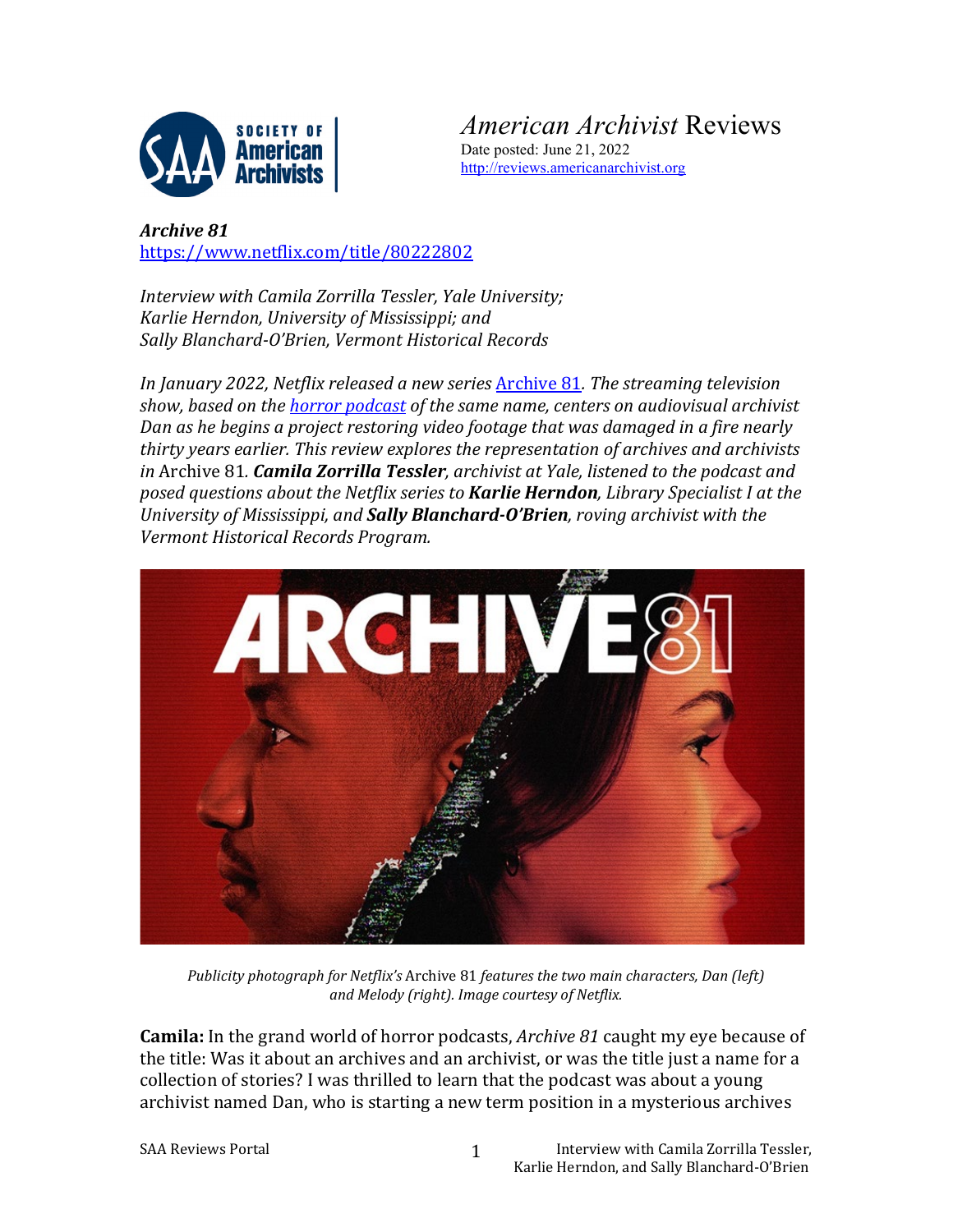to stabilize and digitize cassette tapes. Dan is also recording both his work and each tape session as he digitizes them. Each tape is part of the oral history of an apartment building called the Visser Building; the tapes were damaged in a fire and need a professional hand to repair them. What follows is an exploration of psychological horror as the isolation, the fear, and (possibly) the content of the tapes themselves begin to take their toll on Dan. I tried to apply a non-critical lens to the story, but found that as an archivist, there were aspects I simply could not leave unexamined.

## **Was Dan, the archivist in the podcast on which the television show is based, accurately presented as an archivist in the Netflix series?**

**Camila:** The producers of the podcast put archivists front and center in the archives. I wanted to know if the *Archives 81* television show does the same. In the podcast, we hear Dan present his credentials to his boss, Virgil Davenport, and describe the work he is about to do restoring the damaged tapes. He is very specific in the work he details, which means that the listener doesn't question his activities. As an archivist listening to the podcast, I was impressed with the podcast writer's ability to synthesize technical archival jargon into something comprehensible to the layperson listener. I believed that Dan was, in fact, a graduate of an archival science program. Davenport even states that it's important that Dan listens to each tape in full, which eliminated my nitpicky questioning as to why someone would spend processing time listening to an entire tape instead of just listening to sections. This was critical to me, as a listener, because another archives-inspired horror podcast (*The Magnus Archives*[1](#page-1-0)) wasn't concerned with accuracy.

**Karlie:** In the first episode of the Netflix series, the audience learns that Dan works for The Museum of the Moving Image, but the show never elaborates on his title or credentials. He is a film buff—this much is clear—and he spends his free time browsing sidewalk sales and shops for interesting VHS tapes and film reels. If he has any archival training, viewers understand it only through his ability to restore the materials he receives. In the first episode, Dan's boss gives him a last-minute assignment to "restore and digitize" a Hi8 videotape before the next morning for an important donor to the museum, Virgil Davenport. The audience sees Dan don white cotton gloves, carefully remove the film from the plastic casing, clean the film with alcohol, and replace the film in a clean, new plastic case. *Et voilà*. He succeeds in restoring what turns out to be around two minutes of film. While film restoration can be a much more complex process, we do get a taste of the precision needed for this kind of task. Even so, we see very little archival work happen.

**Sally:** In the show, Dan only performs some functions important to archival work. He is concerned with the restoration and reformatting of the media but does not undertake any appraisal or description of it. He's concerned with the materials'

<span id="page-1-0"></span><sup>1</sup> Sims, J. (2016-2021). *The Magnus Archives*. whole, Rusty Quill.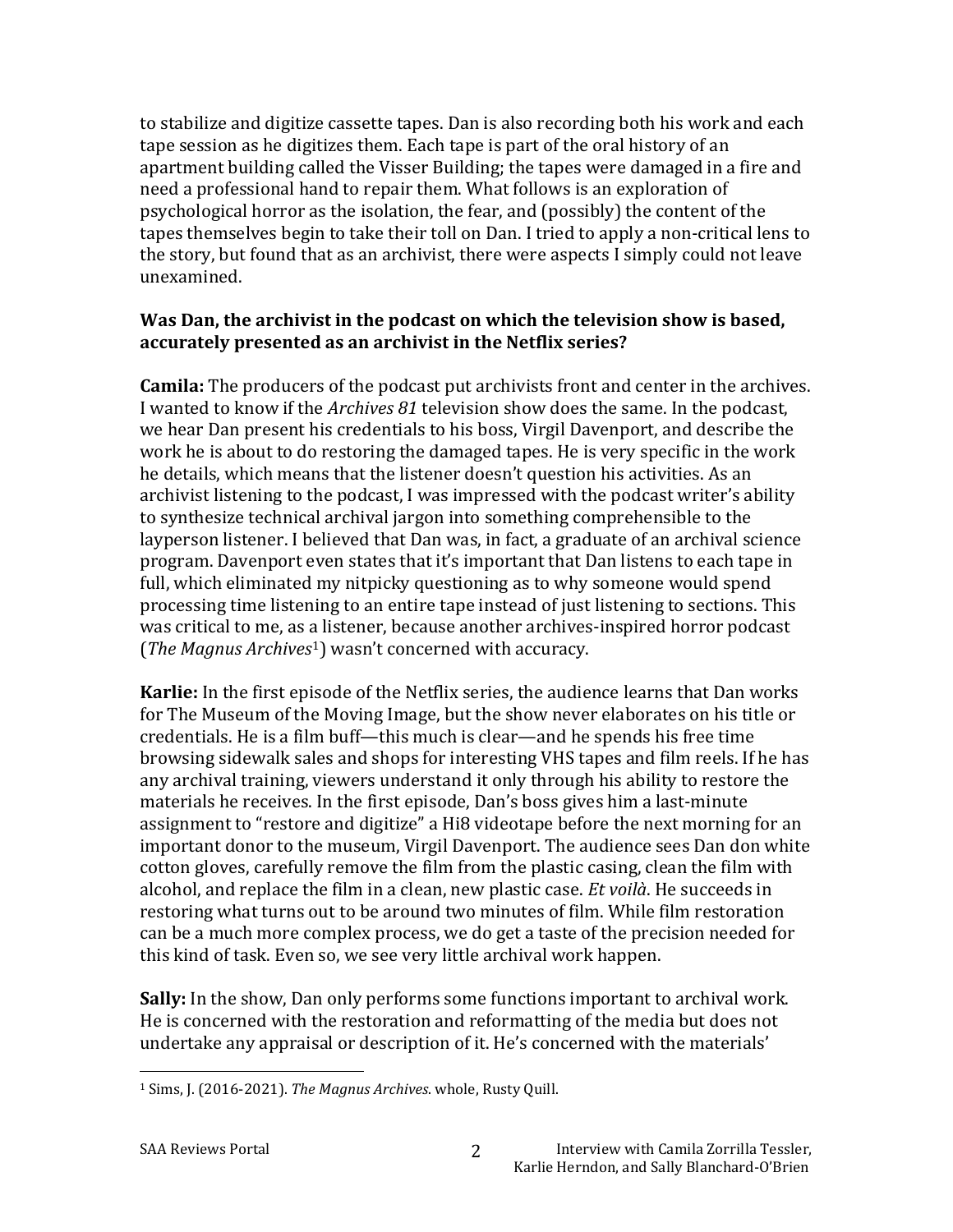long-term preservation only in that he's storing them in the archival conditions that his employer, the LMG Corporation and its CEO Virgil Davenport, set up (presumably—the audience doesn't actually know what the environmental conditions are like in the facility). I don't personally know enough about restoration processes to know if what's depicted is accurate, but I can say one thing: it's likely that the tapes, if damaged, would only have one play left in them, and it's unthinkable that an archivist or conservator would rewind the tapes while digitizing them.

Unfortunately, archival stereotypes are reinforced by the show's depiction. Dan loves "old stuff" and has outdated technology in his own house. He's also incredibly solitary, devoting himself to his work, and he is mysterious and unknowable, having no social media presence and deeply protecting his privacy. While there is nothing wrong with any of these traits, this characterization ultimately equates Dan with his work, showing archivists as one-dimensional and inseparable from the work they do. The show also perpetuates archives as mysterious places full of lost things and presents the people who work with these materials as equally mysterious and unknowable.



*Dan works at restoring and digitizing videotapes that have been damaged in a fire. Image courtesy of Netflix.*

3

**Is the sense of voyeurism that the podcast conveys—the idea of watching another person's life, successes, and failures—depicted in the television show? If it is, does this reflect archives as a whole?**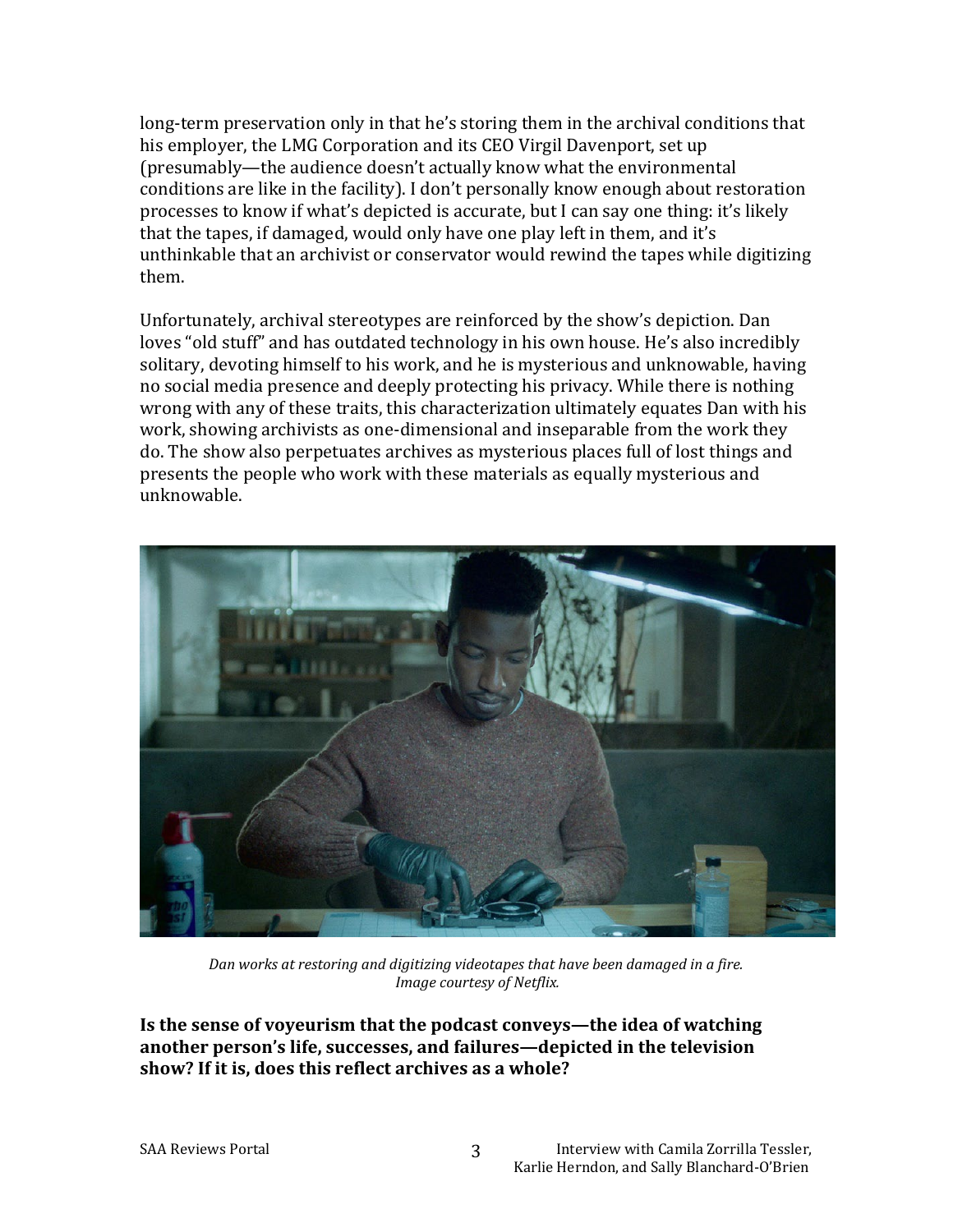**Camila:** Generally, archivists understand that we are historical voyeurs. We often read intimate materials not intended for the public and make decisions that can make these materials very public or keep them relatively private. This podcast examines privacy by layering Dan's story on top of the story being revealed in the tapes, but it doesn't examine the responsibility of archival description. In many ways, this podcast essentializes an archives as a place of secrets instead of a public record of history, and it eliminates how archivists can act as mediators between historical record and public record through the act of description. In that regard, the podcast places the archivist in the role of a historical voyeur but doesn't take the extra step to demonstrate how archivists contextualize material and handle ethical issues like privacy, historical accuracy, and bias. Can a story about archives be effectively told if it is only about voyeurism and not about description or ethical concerns?

**Karlie:** Camila makes such a good point. Despite the name of the show, I do not think I would call this a story about archives. Without the description, contextualization, or public record of this collection, is it an archives or some eccentric billionaire's pet project? It could easily be both, but the show seems to lean toward the latter. As the episodes progress, the focus on historic record is all but lost to psychological stressors, occult secrets, and travel through space and time. But to return to the point about voyeurism: the tapes that Dan digitizes are "oral histories," recorded by PhD candidate Melody Pendras, who moved into the Visser Apartments to interview residents about the building itself. Melody intends for her recordings to be part of her dissertation, rather than publicly accessible, and she doesn't collect formal consent (i.e., through a form) from participants. The layers of voyeurism in the show are a little dizzying, with Melody recording her interviews with residents, Dan watching this footage of Melody, Davenport (and others) watching Dan, and the viewer watching all of this unfold. On top of that, there is a mysterious presence that is, in a way, gaining power through this voyeurism: the longer Dan watches, the more the presence gains a physical form.

**Sally:** Yes, voyeurism is reflected in the show: Dan is under surveillance while he, in turn, watches the footage of someone else. Dan has unknowingly given up his privacy by taking this job. Melody has also unknowingly given up her privacy because she never thought her footage would be viewed by anyone other than herself. In the final episode, Davenport asks Dan: "You ever think about what it means to capture a moment in time. . . to give it an eternity it was never meant to have?" Looking at historical records gives us insight into the lives of people who may have never wanted to be known; in a way, preserving records can violate the right of individuals to be forgotten. *Archive 81* shows the interplay between the right to privacy and the access to knowledge that lies at the heart of many archival functions.

*Archive 81* thus, in a small way, explores the ethics of acquiring materials when no one is available to grant permission for them. As archivists, do we have a right to "own" and make available the materials of the deceased, who may not have wanted

4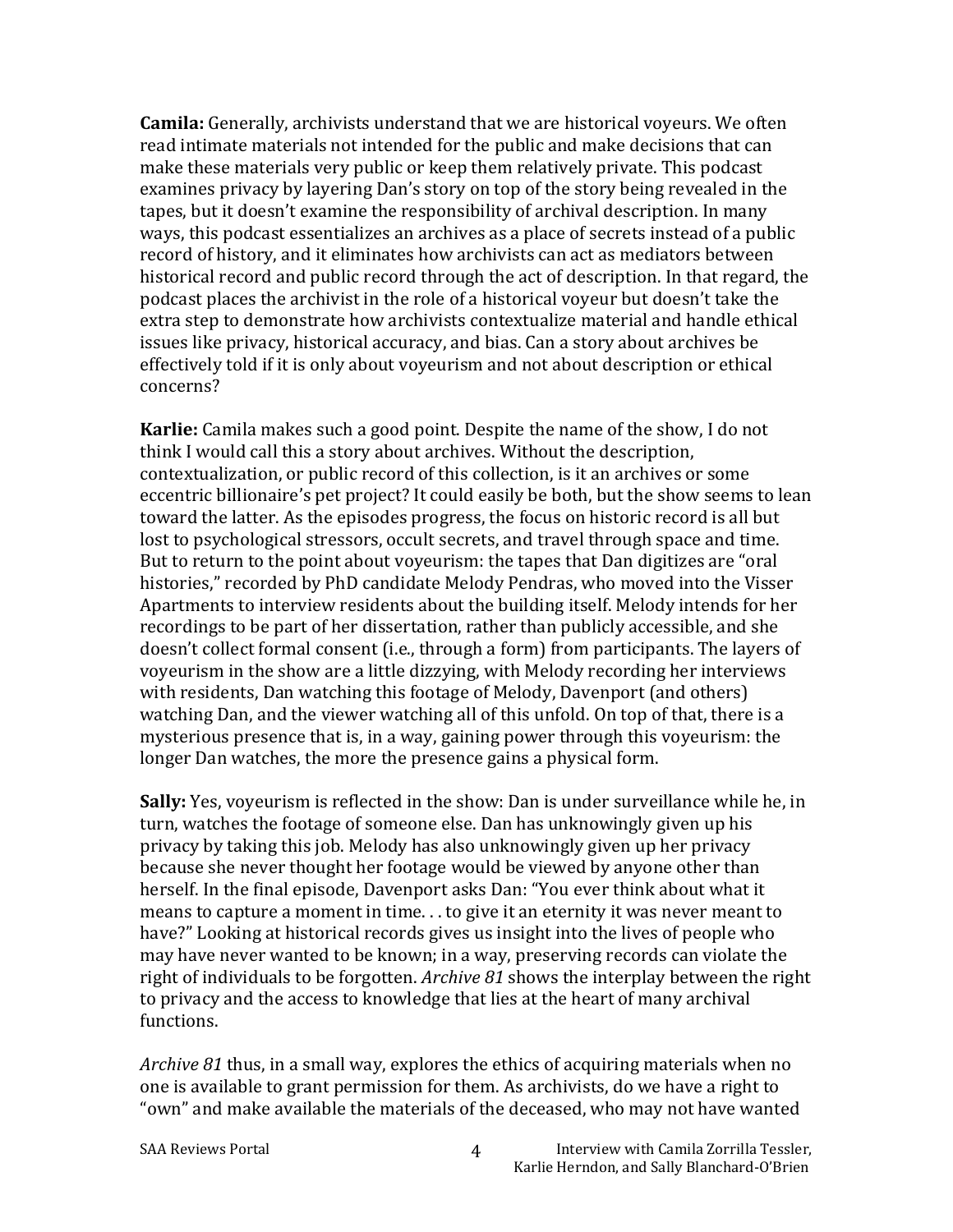others to access their materials? Or do we have an obligation to bring the objects and stories of the dead to light, to let those materials tell a story because the dead no longer have a voice?



*Melody, a PhD candidate in history, with the handheld camcorder she uses to record interviews with the residents of the Visser Apartments. Image courtesy of Netflix.*

## **Are archives represented accurately?**

**Camila:** This is *the* question. In the podcast, *Archive 81* refers to a specific collection, the eighty-first in a series. The archives itself is not accessible to the public, nor is it being made accessible; it's being saved for the sake of being saved (and for the sake of releasing an eldritch abomination into the world, but that's neither here nor there). The building that houses this archives is described as a bunker; Dan is the only person working in the space, which is not accessible to anyone else. The shape of the archives—lonely, isolated, and devoid of researchers, users, or educators would be a bit foreign to archivists who work with users in mind. Do we, as archivists, want to be presented as people who save things just for the sake of saving them?

**Karlie:** I remember getting to the end of the show, remembering its title, and thinking, "What was the 81? Was this really about an archives?" Viewers never get

5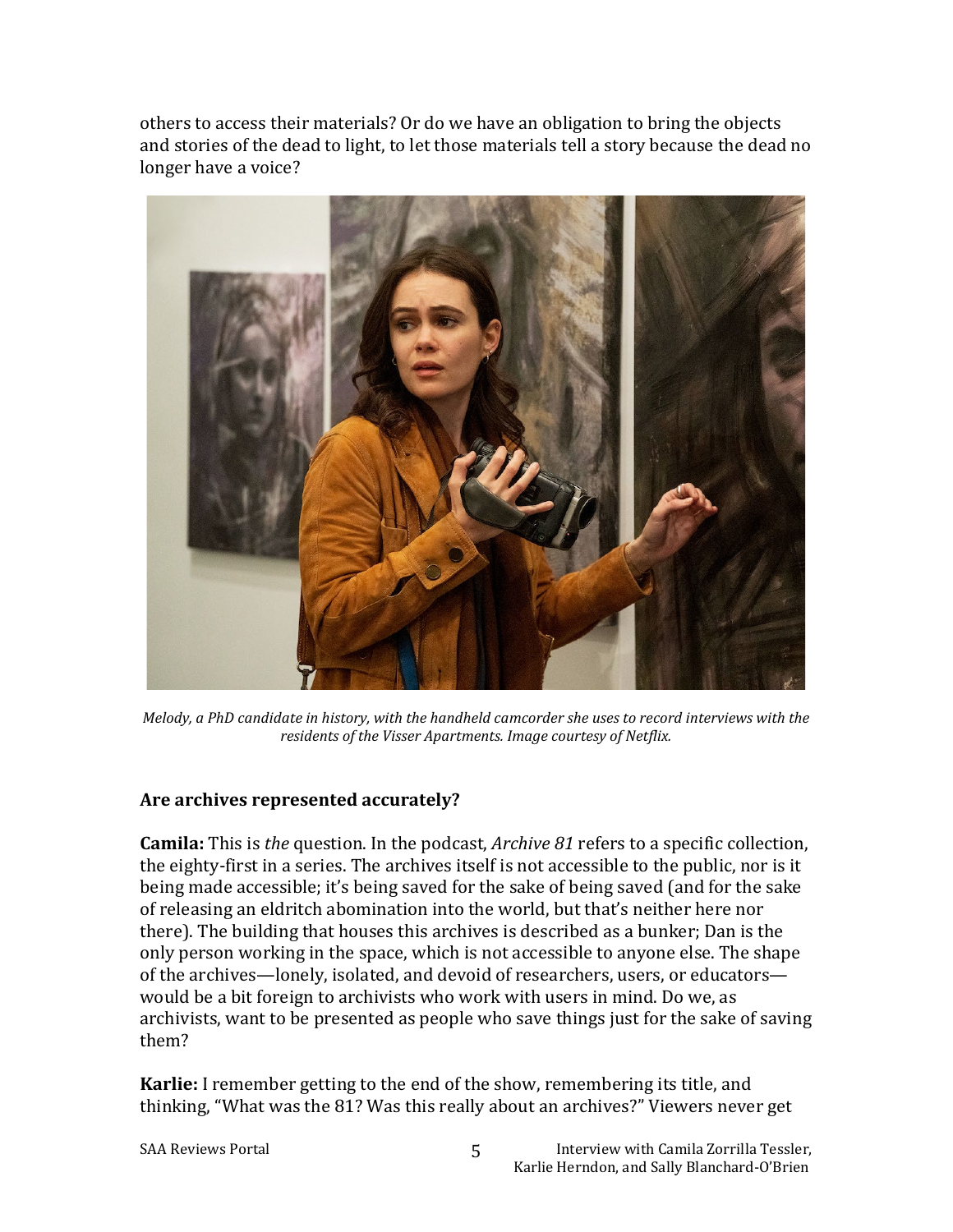the information that Camila has noted about the collection and series, and the underlying goals of the project (at least as stated by Davenport and Dan) are not to preserve the materials for researchers to use and study but rather to discover what happened in the days before the fire at the Visser Apartments. I agree that this depiction of archives would be foreign to archivists and researchers alike, and I hope that these working conditions sound just as extreme to non-archivists as they do to those of us in the field.

**Sally:** *Archive 81* perpetuates the common misconception that archives are mysterious places where secrets are buried and information is hidden. The story isn't just about restoring the tapes and building an archives—it's also about solving a mystery. Characters say multiple times that Dan "brings back lost things," which implies that archives are only an institution for dead or irrelevant items. Davenport, Dan's employer, has built a dark archives; materials are kept locked away in a remote, isolated location and are not described for discovery. Furthermore, Davenport does not seem to have done any long-term planning: is he going to keep these tapes forever or only until he finds the answers to his questions about the fire at the Visser Building? As I mentioned previously, Dan is also neglecting crucial archival functions, like appraisal of the materials.

However, *Archive 81* does depict archives as an important place to find information and evidence, as well as to transcend the boundaries between past and present. Although Dan has personal motives for uncovering the truth in the materials, he, in a way, stands for freedom of information; he wants to reveal the truth. And Dan, in the present, is connected to the past; first through the realization that his father appears in the footage, and later when the footage begins to interact with him. Our tangible connection to the past is through archival records and the triangulation of many sources and perspectives that give us the context of who and what came before us. The past comes to life, or, as one character remarks in the final episode, "That's what playing the footage does. It unravels the spell that holds the door shut."